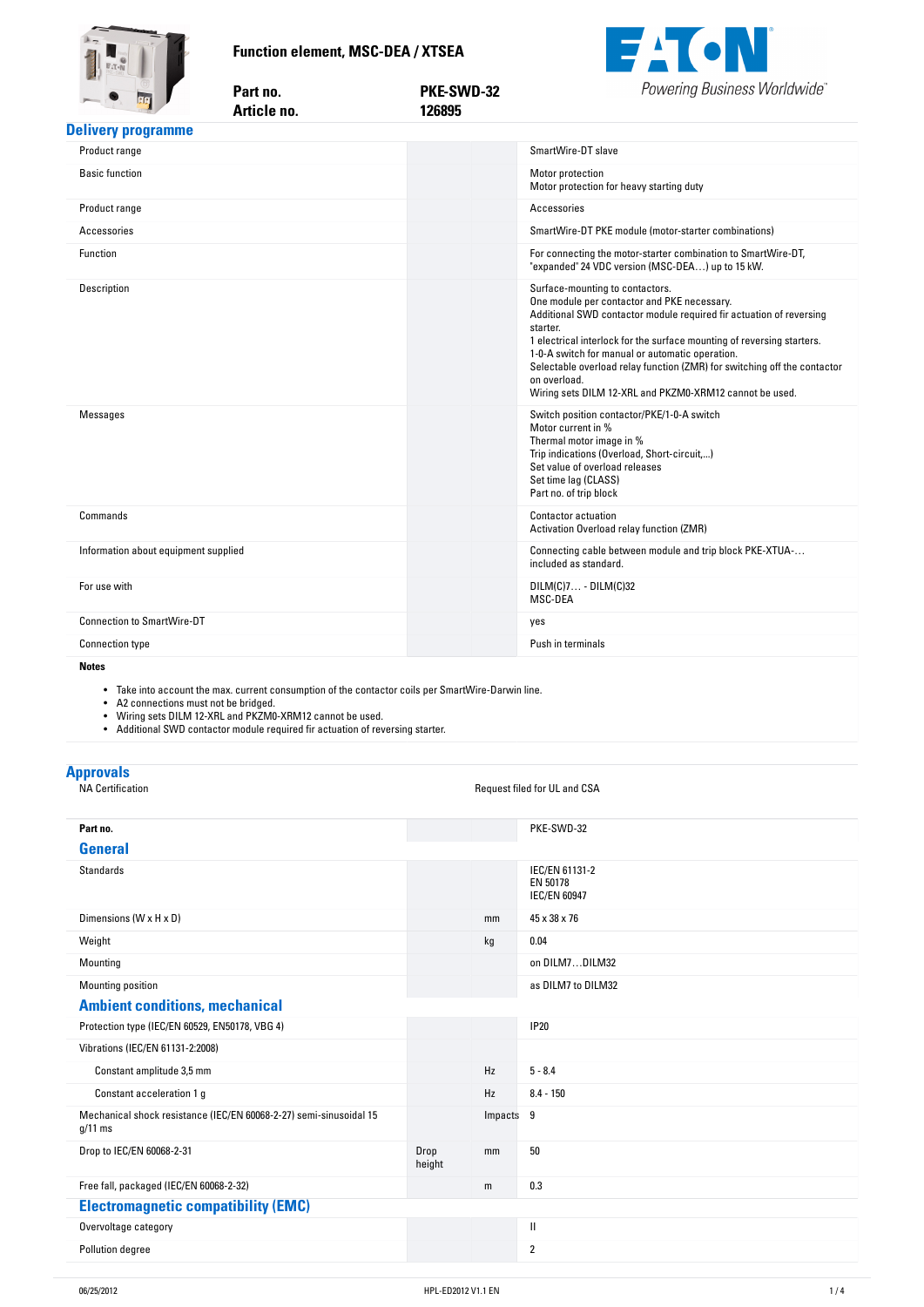| Electrostatic discharge (IEC/EN 61131-2:2008)         |                   |                                                   |
|-------------------------------------------------------|-------------------|---------------------------------------------------|
| Air discharge (Level 3)                               | kV                | 8                                                 |
| Contact discharge (Level 2)                           | kV                | 4                                                 |
| Electromagnetic fields (IEC/EN 61131-2:2008)          |                   |                                                   |
| 80 - 1000 MHz                                         | V/m               | 10                                                |
| $1.4 - 2 GHz$                                         | V/m               | 3                                                 |
| 2 - 2.7 GHz                                           | V/m               | $\mathbf{1}$                                      |
| Radio interference suppression (SmartWire-DT)         |                   | EN 55011 Class A                                  |
| Burst (IEC/EN 61131-2:2008, Level 3)                  |                   |                                                   |
| CAN/DP bus cable                                      | kV                | $\mathbf{1}$                                      |
| SmartWire-DT cables                                   | kV                | $\mathbf{1}$                                      |
| Radiated RFI (IEC/EN 61131-2:2008, Level 3)           | V                 | $10\,$                                            |
| <b>Climatic environmental conditions</b>              |                   |                                                   |
| Operating ambient temperature (IEC 60068-2)           | °C                |                                                   |
| Ambient temperature                                   | °C                | $-25 - +60$                                       |
| Condensation                                          |                   | Take appropriate measures to prevent condensation |
| Storage                                               | $^{\circ}{\tt C}$ | $-30 - +70$                                       |
| relative humidity, non-condensing (IEC/EN 60068-2-30) | %                 | $5 - 95$                                          |
| <b>SmartWire-DT network</b>                           |                   |                                                   |
| <b>Station type</b>                                   |                   | SmartWire-DT slave                                |
| Address allocation                                    |                   | automatic                                         |
| SmartWire-DT status LED                               | LED               | green/orange                                      |
| Connections                                           |                   | Plug, 8-pole                                      |
| Connection                                            |                   | External device plug SWD4-8SF2-5                  |
| Current consumption                                   | mA                | 58                                                |
| Pick-up power                                         |                   |                                                   |
| for DILM 7-9                                          | W                 | 3                                                 |
| for DILM 12-15                                        | W                 | 4.5                                               |
| for DILM 17-38                                        | W                 | 12                                                |
| Pick-up current                                       |                   |                                                   |
| for DILM 7-9                                          | mA                | 125                                               |
| for DILM 12-15                                        | mA                | 188                                               |
| for DILM 17-38                                        | mA                | 500                                               |
| <b>Holding power</b>                                  |                   |                                                   |
| for DILM 7-9                                          | W                 | 3                                                 |
| for DILM 12-15                                        | W                 | 4.5                                               |
| for DILM 17-38                                        | W                 | 0.5                                               |
| Holding current                                       |                   |                                                   |
| for DILM 17-38                                        | mA                | 21                                                |
| for DILM 12-15                                        | mA                | 188                                               |
| for DILM 7-9                                          | mA                | 125                                               |
| <b>Mode parameter</b>                                 |                   |                                                   |
| Manual/automatic mode                                 |                   | yes                                               |
| Setting                                               |                   | Rotary switch                                     |
| <b>Connection auxiliary contact</b>                   |                   |                                                   |
| Cable length                                          | ${\sf m}$         | $\equiv_{2.8}$                                    |
| Connection type                                       |                   | Push in terminals                                 |
| <b>Terminal capacities</b>                            |                   |                                                   |
| Solid                                                 | mm <sup>2</sup>   | 0.2 - 1.5 (AWG 24 - 16)                           |
| Flexible with ferrule                                 | mm <sup>2</sup>   | $0.25 - 1.5$                                      |
|                                                       |                   |                                                   |
|                                                       |                   |                                                   |

| Technical data ETIM 4.0                            |    |  |
|----------------------------------------------------|----|--|
| <b>Radiostandard Bluetooth</b>                     | No |  |
| Short-circuit protective device, outputs available | No |  |
| Type of voltage (input voltage)                    | DC |  |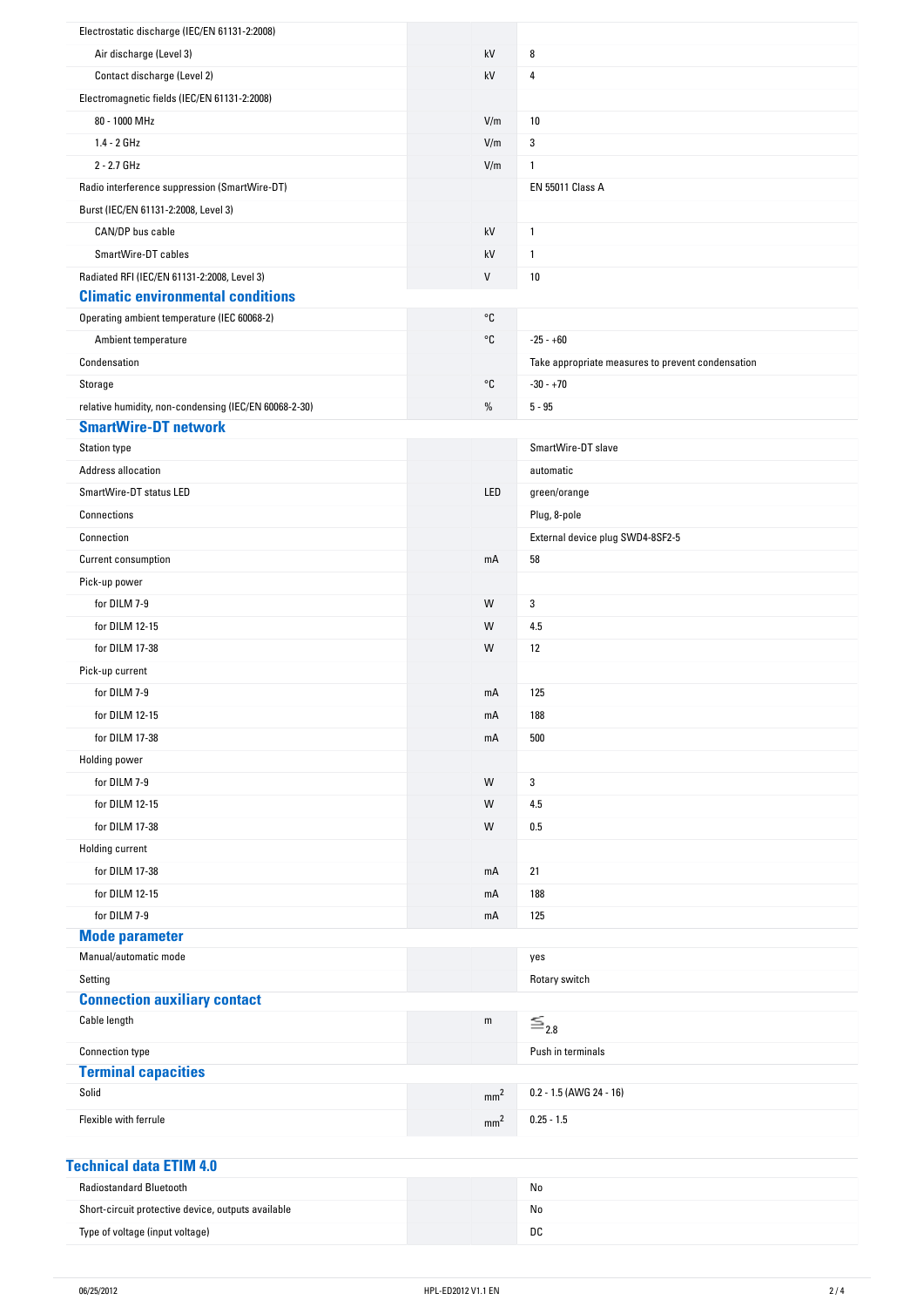| Flush mounting plates possible                          |              | No                      |
|---------------------------------------------------------|--------------|-------------------------|
| Height                                                  | mm           | 38                      |
| Performance level acc. to EN ISO 13849-1                |              | А                       |
| Number of HW-interfaces other                           |              | $\overline{2}$          |
| Number of outputs                                       |              | 1                       |
| Supporting protocol for PROFIsafe                       |              | No                      |
| Supply voltage DC                                       | $\mathsf{V}$ | 15                      |
| Supply voltage AC 60 Hz                                 | $\mathsf{V}$ | 0                       |
| Supporting protocol for EtherNet/IP                     |              | No                      |
| 10 link master                                          |              | No                      |
| Number of HW-interfaces USB                             |              | 0                       |
| Supporting protocol for TCP/IP                          |              | No                      |
| With optical interface                                  |              | No                      |
| Wall mounting/direct mounting                           |              | No                      |
| Number of HW-interfaces serial TTY                      |              | 0                       |
| Appendant apparatus (Ex ib)                             |              | No                      |
| Supporting protocol for other bus systems               |              | YES                     |
| Supporting protocol for DeviceNet Safety                |              | No                      |
| Protection type (IP)                                    |              | <b>IP20</b>             |
| Supporting protocol for PROFINET IO                     |              | No                      |
| Supporting protocol for Data-Highway                    |              | No                      |
| Voltage type of supply voltage                          |              | DC                      |
| Supporting protocol for CAN                             |              | No                      |
| Type of electric connection                             |              | Spring clamp connection |
| Category to EN 954-1                                    |              | $\mathbf{1}$            |
| Number of inputs                                        |              | 0                       |
| Permitted voltage at input                              | $\mathsf{V}$ | 15                      |
| Number of HW-interfaces RS232                           |              | 0                       |
| Rack-mounting possible                                  |              | No                      |
| Input current at signal 1                               | mA           | 0                       |
| Width                                                   | mm           | 45                      |
| System component                                        |              | YES                     |
| Explosion safety category for dust                      |              | without                 |
| Supporting protocol for INTERBUS-Safety                 |              | No                      |
| Supporting protocol for SUCONET                         |              | No                      |
| Supporting protocol for DeviceNet                       |              | No                      |
| Supporting protocol for SafetyBUS p                     |              | No                      |
| Fieldbus connection over separate bus terminal possible |              | YES                     |
| Depth                                                   | mm           | 77.3                    |
| SIL according to IEC 62061                              |              | 0                       |
| Supporting protocol for EIB                             |              | No                      |
| SIL according to IEC 61508                              |              | 0                       |
| Output current                                          | А            | $0.5\,$                 |
| Type of digital output                                  |              |                         |
| Radiostandard WLAN 802.11                               |              | No                      |
| Associated apparatus (Ex ia)                            |              | No                      |
| Delay time on signal change                             | ms           | 84                      |
| Number of HW-interfaces Wireless                        |              | 0                       |
| Supporting protocol for MODBUS                          |              | No                      |
| Supporting protocol for SERCOS                          |              | No                      |
| Safety class according to DIN V 19250                   |              | 0                       |
| Supporting protocol for Foundation Fieldbus             |              | No                      |
| Supporting protocol for LON                             |              |                         |
|                                                         |              |                         |
|                                                         |              | No<br>No                |
| Supporting protocol for INTERBUS                        |              |                         |